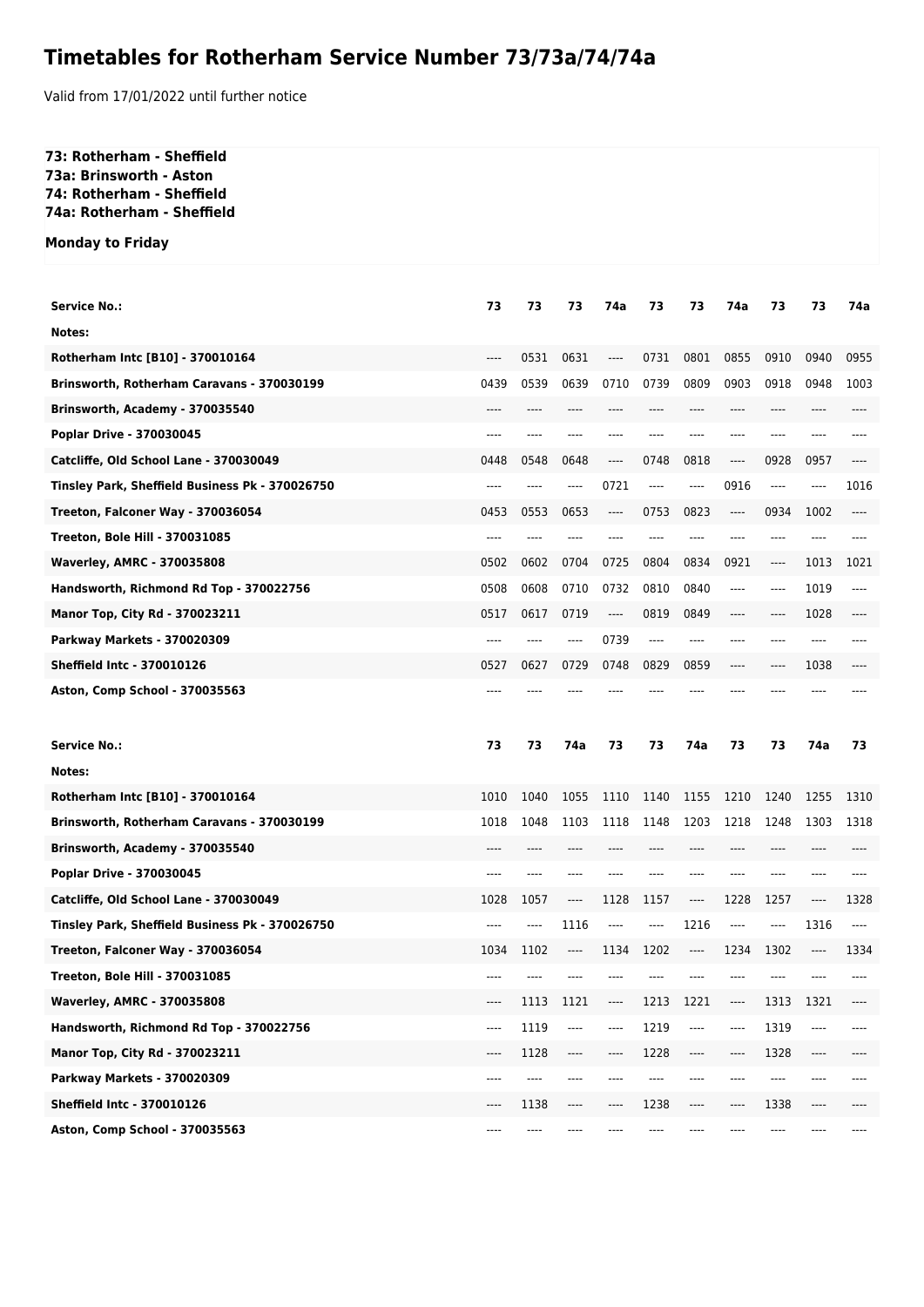| <b>Service No.:</b>                             | 73   | 74a  | 73       | 73   | 74a  | 73      | 73   | 74a  | 73   | 73   |
|-------------------------------------------------|------|------|----------|------|------|---------|------|------|------|------|
| Notes:                                          |      |      |          |      |      |         |      |      |      |      |
| Rotherham Intc [B10] - 370010164                | 1340 | 1355 | 1410     | 1440 | 1455 | 1510    | 1540 | 1555 | 1615 | 1655 |
| Brinsworth, Rotherham Caravans - 370030199      | 1348 | 1403 | 1418     | 1448 | 1503 | 1518    | 1548 | 1603 | 1623 | 1703 |
| Brinsworth, Academy - 370035540                 | ---- | ---- |          | ---- |      | ----    | ---- | ---- |      |      |
| Poplar Drive - 370030045                        | ---- |      |          |      |      |         |      | ---- |      |      |
| Catcliffe, Old School Lane - 370030049          | 1357 | ---- | 1428     | 1457 | ---- | 1528    | 1557 | ---- | 1633 | 1712 |
| Tinsley Park, Sheffield Business Pk - 370026750 | ---- | 1416 | $---$    | ---- | 1516 | $-----$ | ---- | 1616 | ---- |      |
| Treeton, Falconer Way - 370036054               | 1402 | ---- | 1434     | 1502 | ---- | 1534    | 1602 | ---- | 1639 | 1717 |
| Treeton, Bole Hill - 370031085                  | ---- | ---- |          |      |      |         |      |      |      |      |
| <b>Waverley, AMRC - 370035808</b>               | 1413 | 1421 | $\cdots$ | 1513 | 1521 | ----    | 1613 | 1621 | ---- | 1728 |
| Handsworth, Richmond Rd Top - 370022756         | 1419 | ---- | $---$    | 1519 | ---- | ----    | 1619 | ---- | ---- | 1734 |
| Manor Top, City Rd - 370023211                  | 1428 | ---- | ----     | 1528 | ---- | $---$   | 1628 | ---- |      | 1743 |
| <b>Parkway Markets - 370020309</b>              | ---- | ---- |          |      |      | $---$   |      | ---- |      |      |
| <b>Sheffield Intc - 370010126</b>               | 1438 | ---- |          | 1538 |      |         | 1638 | ---- |      | 1753 |
| Aston, Comp School - 370035563                  |      |      |          |      |      |         |      |      |      |      |
|                                                 |      |      |          |      |      |         |      |      |      |      |
| <b>Service No.:</b>                             |      | 74   | 73       | 74   | 73   | 73      | 73   | 73   | 73   | 73   |
| Notes:                                          |      |      |          |      |      |         |      |      |      |      |
| Rotherham Intc [B10] - 370010164                |      | 1715 | 1735     | 1755 | 1825 | 1925    | 2025 | 2125 | 2225 | 2325 |
| Brinsworth, Rotherham Caravans - 370030199      |      | 1723 | 1743     | 1803 | 1833 | 1933    | 2033 | 2133 | 2233 | 2333 |
| Brinsworth, Academy - 370035540                 |      | ---- |          |      |      | ----    | ---- | ---- |      |      |
| Poplar Drive - 370030045                        |      |      |          |      |      |         |      |      |      |      |
| Catcliffe, Old School Lane - 370030049          |      | 1733 | 1753     | 1813 | 1842 | 1942    | 2042 | 2142 | 2242 | 2342 |
| Tinsley Park, Sheffield Business Pk - 370026750 |      | ---- |          |      |      |         |      |      |      |      |
| Treeton, Falconer Way - 370036054               |      | ---- | 1759     | ---- | 1847 | 1947    | 2047 | 2147 | 2247 | 2347 |
| Treeton, Bole Hill - 370031085                  |      |      |          |      |      |         |      |      |      |      |
| <b>Waverley, AMRC - 370035808</b>               |      | 1736 | 1808     | 1816 | 1858 | 1958    | 2058 | 2158 | 2258 | 2358 |
| Handsworth, Richmond Rd Top - 370022756         |      | ---- | 1814     | ---- | 1904 | 2004    | 2104 | 2204 | 2304 | 0004 |
| Manor Top, City Rd - 370023211                  |      | ---- | 1824     | ---- | 1913 | 2013    | 2113 | 2213 | 2313 | 0013 |
| <b>Parkway Markets - 370020309</b>              |      | ---- | ----     |      |      |         |      |      |      |      |
| <b>Sheffield Intc - 370010126</b>               |      | ---- | 1836     | ---- | 1923 | 2023    | 2123 | 2223 | 2323 |      |

**73: Sheffield - Rotherham 74: Sheffield - Rotherham 74a: Sheffield - Rotherham**

**Monday to Friday**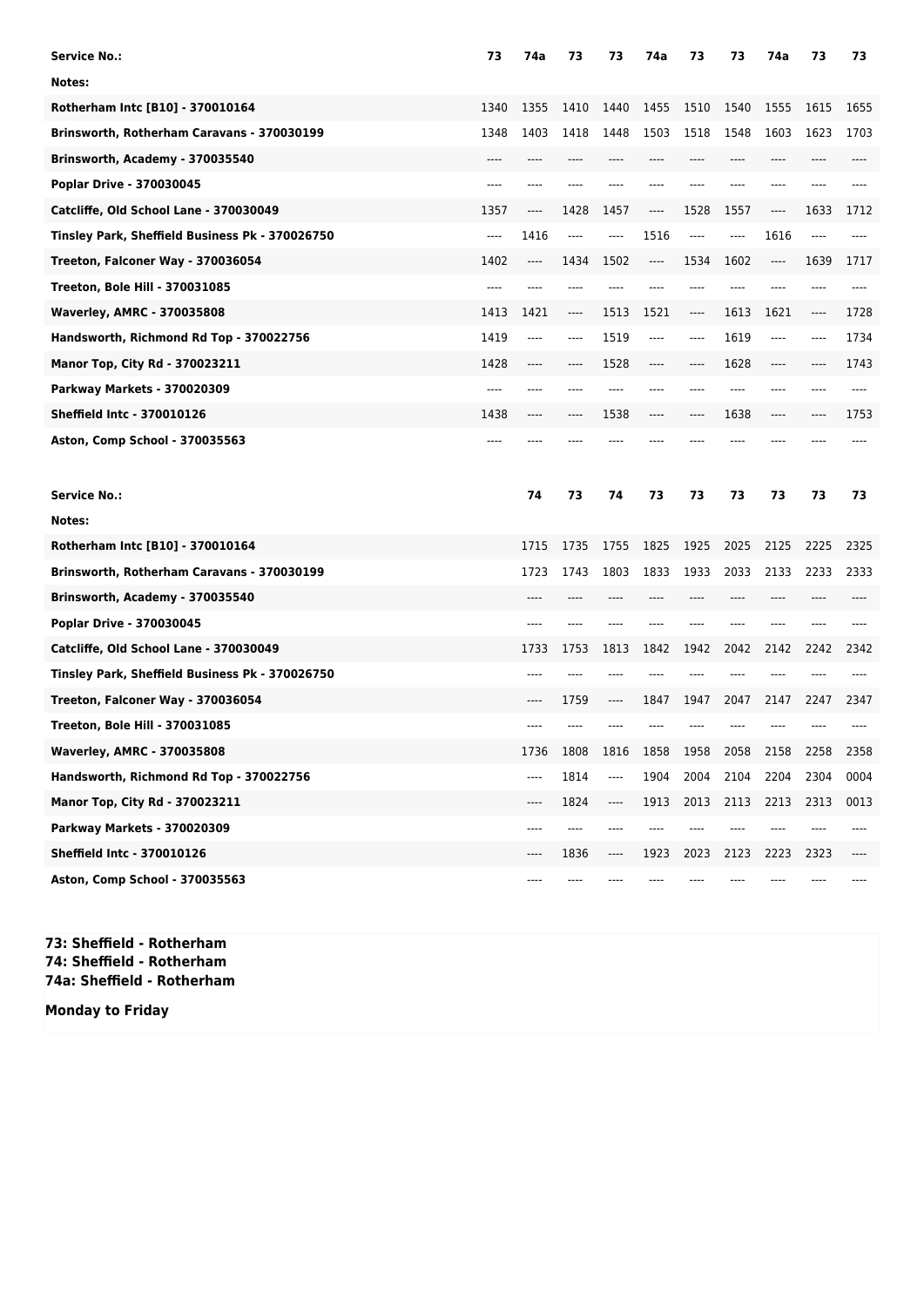| <b>Service No.:</b>                             | 73    | 73   | 73       | 73         | 73        | 74a     | 73       | 74      | 73             | 73   |
|-------------------------------------------------|-------|------|----------|------------|-----------|---------|----------|---------|----------------|------|
| Notes:                                          |       |      |          |            |           |         |          |         |                |      |
| Sheffield Intc [C5] - 370010126                 |       |      | 0602     | ----       | 0702      | 0758    | 0835     | ----    |                | 0935 |
| Manor Top, Elm Tree/Asda - 370022599            | ----  | 0541 | 0611     | ----       | 0711      | ----    | 0844     | ----    | ----           | 0944 |
| <b>Parkway Markets - 370020310</b>              | $---$ | ---- | ----     | ----       | $-----$   | 0806    | $\cdots$ | ----    | ----           | ---- |
| Handsworth, Richmond Rd Top - 370022755         | ----  | 0549 | 0619     | ----       | 0719      | 0813    | 0852     | $-----$ | ----           | 0952 |
| <b>Waverley, AMRC - 370035809</b>               | ----  | 0556 | 0626     | ----       | 0726      | 0819    | 0859     | 0925    | ----           | 0959 |
| Tinsley Park, Sheffield Business Pk - 370026750 | ----  | ---- |          |            | ----      | 0825    | $-----$  | ----    | ----           |      |
| Treeton, Front St - 370030171                   | 0502  | ---- | ----     | 0703       | ----      | ----    | ----     | ----    | ----           |      |
| Treeton, Falconer Way - 370036054               | 0503  | 0603 | 0633     | 0703       | 0733      | ----    | 0906     | $-----$ | 0935           | 1006 |
| Catcliffe, The Plough - 370035354               | 0510  | 0610 | 0640     | 0710       | 0740      | ----    | 0913     | 0929    | 0944           | 1013 |
| Brinsworth, Academy - 370035540                 | ----  | ---- |          |            |           | ----    | ----     | ----    |                |      |
| Brinsworth, Rotherham Caravans - 370035351      | 0519  | 0619 | 0649     | 0719       | 0749      | 0839    | 0922     | 0939    | 0954           | 1022 |
| Rotherham Intc - 370010070                      | 0529  | 0629 | 0659     | 0729       | 0759      | 0850    | 0932     | 0950    | 1005           | 1032 |
|                                                 |       |      |          |            |           |         |          |         |                |      |
| <b>Service No.:</b>                             | 74    | 73   | 73       | 74         | 73        | 73      | 74       | 73      | 73             | 74   |
| Notes:                                          |       |      |          |            |           |         |          |         |                |      |
| Sheffield Intc [C5] - 370010126                 | ----  | ---- | 1035     | ----       | ----      | 1135    | ----     | ----    | 1235           |      |
| Manor Top, Elm Tree/Asda - 370022599            | ----  | ---- | 1044     | ----       | ----      | 1144    | ----     | ----    | 1244           |      |
| Parkway Markets - 370020310                     | ----  |      | ----     | ----       |           |         | ----     | ----    | ----           |      |
| Handsworth, Richmond Rd Top - 370022755         | ----  | ---- | 1052     | ----       | ----      | 1152    | ----     | ----    | 1252           | ---- |
| <b>Waverley, AMRC - 370035809</b>               | 1025  | ---- | 1059     | 1125       | ----      | 1159    | 1225     | ----    | 1259           | 1325 |
| Tinsley Park, Sheffield Business Pk - 370026750 | ----  | ---- |          |            |           |         | ----     | ----    |                |      |
| <b>Treeton, Front St - 370030171</b>            |       | ---- |          |            |           |         | ----     | ----    |                |      |
| Treeton, Falconer Way - 370036054               | ----  | 1035 | 1106     | ----       | 1135      | 1206    | ----     | 1235    | 1306           |      |
| Catcliffe, The Plough - 370035354               | 1029  | 1044 | 1113     | 1129       | 1144      | 1213    | 1229     | 1244    | 1313           | 1329 |
| Brinsworth, Academy - 370035540                 |       |      |          |            |           |         |          |         |                |      |
| Brinsworth, Rotherham Caravans - 370035351      | 1039  | 1054 | 1122     | 1139       | 1154      | 1222    | 1239     | 1254    | 1322           | 1339 |
| <b>Rotherham Intc - 370010070</b>               | 1050  | 1105 | 1132     | 1150       | 1205      | 1232    | 1250     | 1305    | 1332           | 1350 |
|                                                 |       |      |          |            |           |         |          |         |                |      |
| <b>Service No.:</b>                             | 73    | 73   | 74       | 73         | 73        | 74      | 73       | 73      | 74             | 73   |
| Notes:                                          |       |      |          | <b>NSD</b> |           |         |          |         |                |      |
| Sheffield Intc [C5] - 370010126                 | ----  | 1335 | ----     | ----       | 1435      | $-----$ | $-----$  | 1545    | ----           |      |
| Manor Top, Elm Tree/Asda - 370022599            | ----  | 1344 | ----     | ----       | 1444      | $-----$ | ----     | 1554    | ----           |      |
| Parkway Markets - 370020310                     | ----  | ---- |          |            |           |         | ----     | ----    |                |      |
| Handsworth, Richmond Rd Top - 370022755         | ----  | 1352 | $\cdots$ | ----       | 1452      | $---$   | ----     | 1602    | ----           |      |
| Waverley, AMRC - 370035809                      | ----  | 1359 | 1425     | ----       | 1459      | 1525    | ----     | 1609    | 1628           | ---- |
| Tinsley Park, Sheffield Business Pk - 370026750 | ----  |      |          |            |           |         |          |         |                |      |
| <b>Treeton, Front St - 370030171</b>            | ----  |      |          |            |           |         |          |         | ----           |      |
| Treeton, Falconer Way - 370036054               | 1335  | 1406 | ----     | 1435       | 1506      | ----    | 1535     | 1616    | ----           | 1643 |
| Catcliffe, The Plough - 370035354               | 1344  | 1413 | 1429     | 1444       | 1513      | 1529    | 1544     | 1623    | 1632           | 1652 |
| Brinsworth, Academy - 370035540                 | ----  | ---- |          |            |           |         |          |         |                |      |
| Brinsworth, Rotherham Caravans - 370035351      | 1354  | 1422 | 1439     | 1454       | 1522      | 1539    | 1554     | 1632    | 1642           | 1702 |
| Rotherham Intc - 370010070                      | 1405  | 1432 | 1450     | 1505       | 1532 1550 |         | 1605     |         | 1642 1653 1713 |      |

**NSD** School Holidays